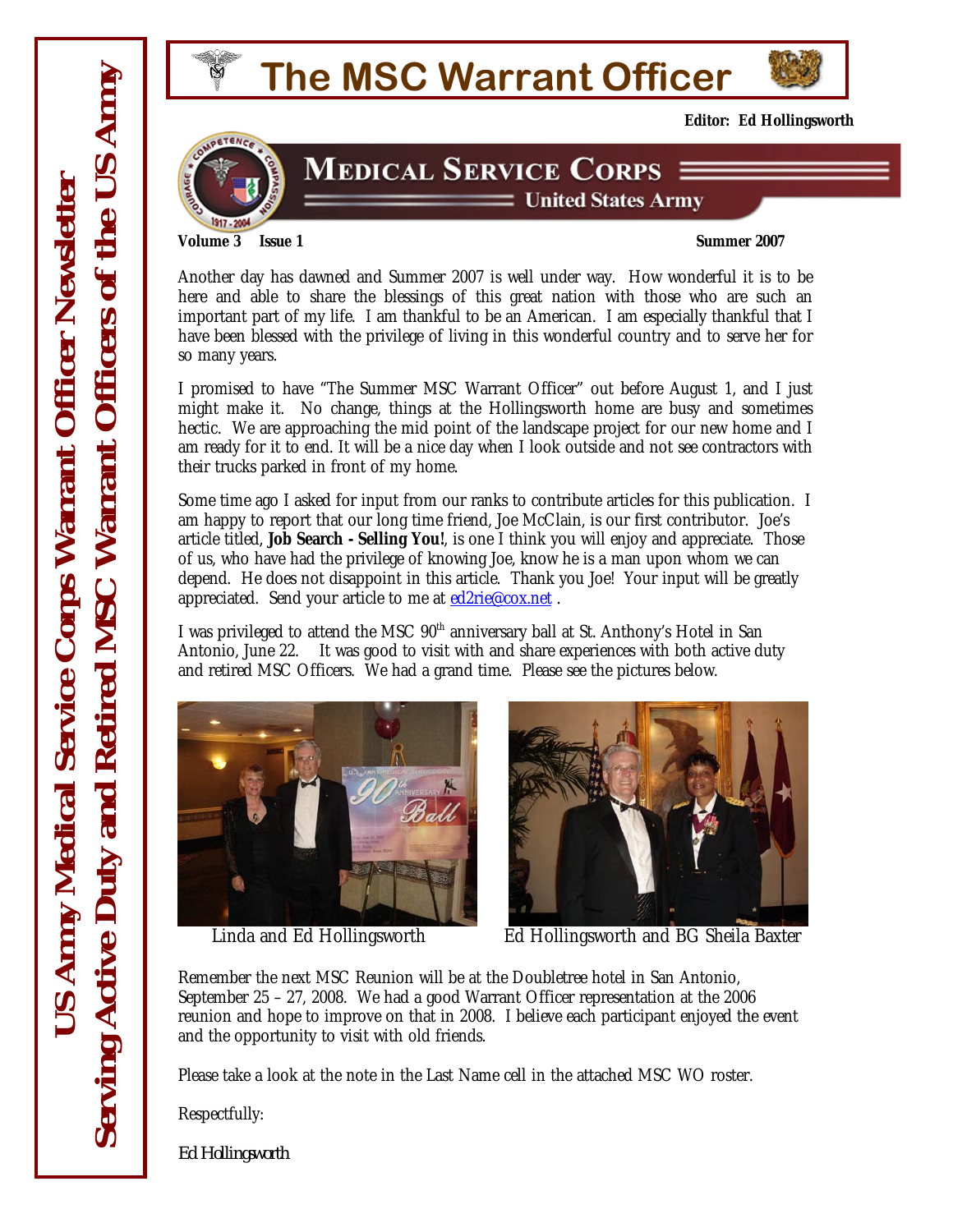## The MSC Warrant Officer **Please read this and make a copy for your files in case you need to refer to it someday.**

## **The following is offered as suggestions to protect you and your money if your wallet and personal information is stolen. Identity theft is real and can happen to anyone.**

1. You may not want to sign the back of your credit cards. Instead, consider writing "PHOTO ID REQUIRED" in the space reserved for your signature.

2. When you are writing checks to pay your credit card accounts, DO NOT put the complete account number on the "For" line. I put the name of the credit card account in this space, i.e. Visa, Ed. If you normally put your credit card number in this space I suggest you use the last four numbers of the account. The credit card company knows the rest of the number, and anyone who might be handling your check as it passes through all the check processing channels won't have access to it. If you suspect your check is missing, lost in the mail, stolen, etc. notify the bank immediately.

3. Put your work phone number on your checks instead of your home phone number. If you have a P.O. Box uses that instead of your home address. If you do not have a P.O. Box, use your work address. Never have your Social Security number printed on your checks.

4. Place the contents of your wallet on a photocopy machine. Do both sides of each license, credit card, etc. You will know what you had in your wallet and all of the account numbers and phone numbers to call to report the theft. Keep the photocopy in a safe place. Credit card companies may cancel the credit card and immediately reissue a new one. Do not forget to call the DMV to report a stolen driver's license. Keep a current list of toll free telephone numbers for each credit card company. You will want the list to contain the type of card, i.e. credit or debit, name on the account, account number, and expiration date. It is wise to inform the credit card company the date and place you last used the card.

5. File a police report immediately in the jurisdiction where your credit cards, etc. were stolen. This proves to credit providers you were diligent, and this is a first step toward an investigation (if there ever is one).

6. Call the 3 national credit reporting organizations immediately to place a fraud alert on your name and also call the Social Security fraud line number, 1 800 269 0271. I had never heard of doing that until advised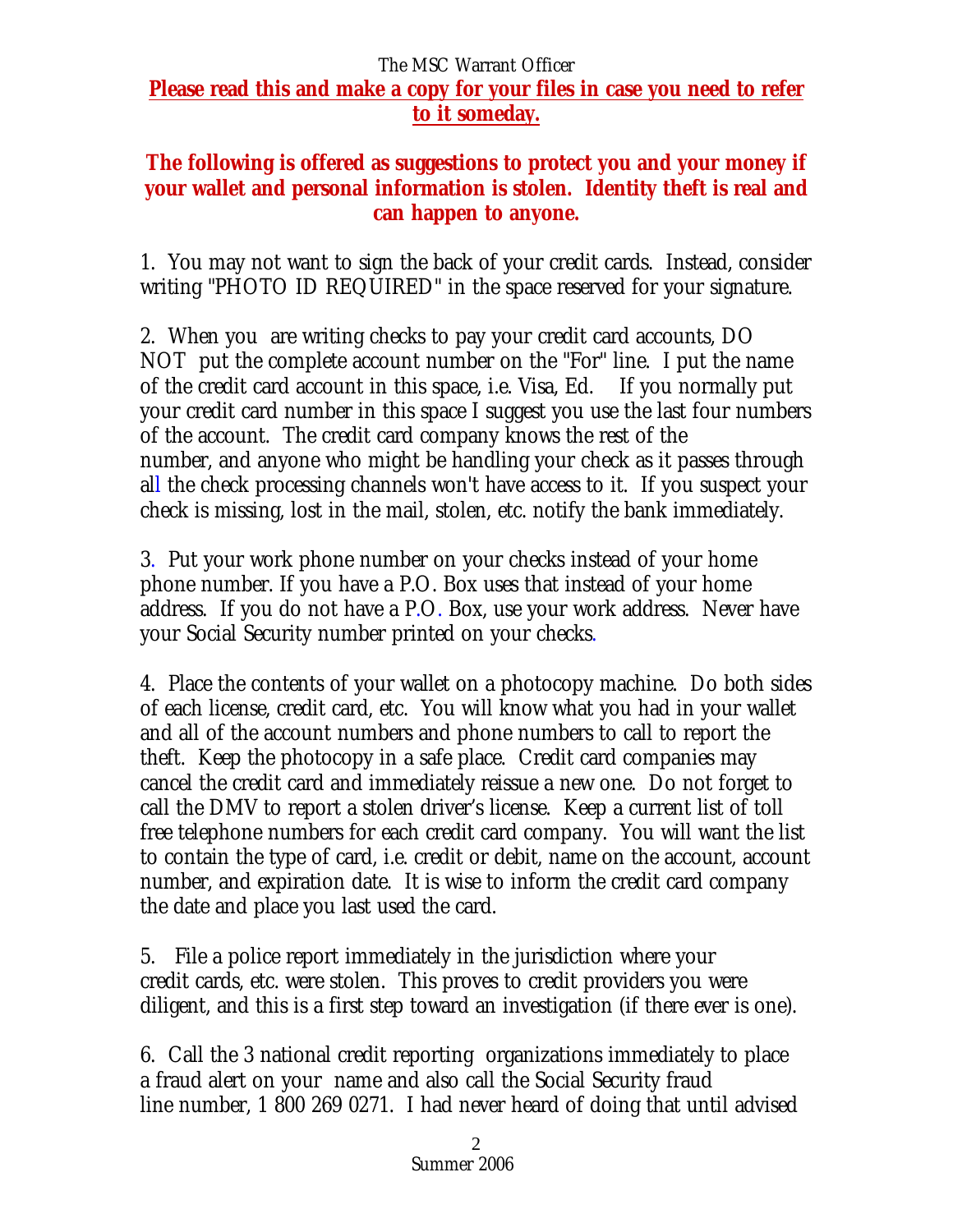## The MSC Warrant Officer

by a bank that called to tell me an application for credit was made over the Internet in my name. The alert means any company that checks your credit knows your information was stolen, and they have to contact you by phone to authorize new credit.

If you procrastinate and do this until days after the theft it may be too late and severe damage may have been done.

Call the following telephone numbers to report the theft.

- 1.) Equifax: 1-800-525-6285
- 2.) Experian (formerly TRW): 1-888-397-3742
- 3.) Trans Union: 1-800-680-7289
- 4.) Social Security Administration (fraud line): 1-800-269-0271

It is essential that you remain diligent regarding your wallet and its contents. Your military ID card and, (if you are of age) your Medicare card both contain your Social Security number. Since it is probably necessary for you to carry these cards in your wallet. If you had a ATM card in your wallet, notify your bank immediately.

Monitor your credit reports once each year.

If you suspect ID theft, call the FTC ID Theft Hotline, 1 877 438 4338

Do not give your social security number to any government agency without reading the privacy act notice to determine how it will be used and consequences of not providing it. The same applies to businesses in the private sector.

Opt out of credit bureau marketing lists fro credit cards. You can do this with one telephone call to 1 888 567 8688

Do not carry a copy of passwords in your wallet.

Keep a close eye on your wallet/purse while in public places and at work or be confident it is in a safe place.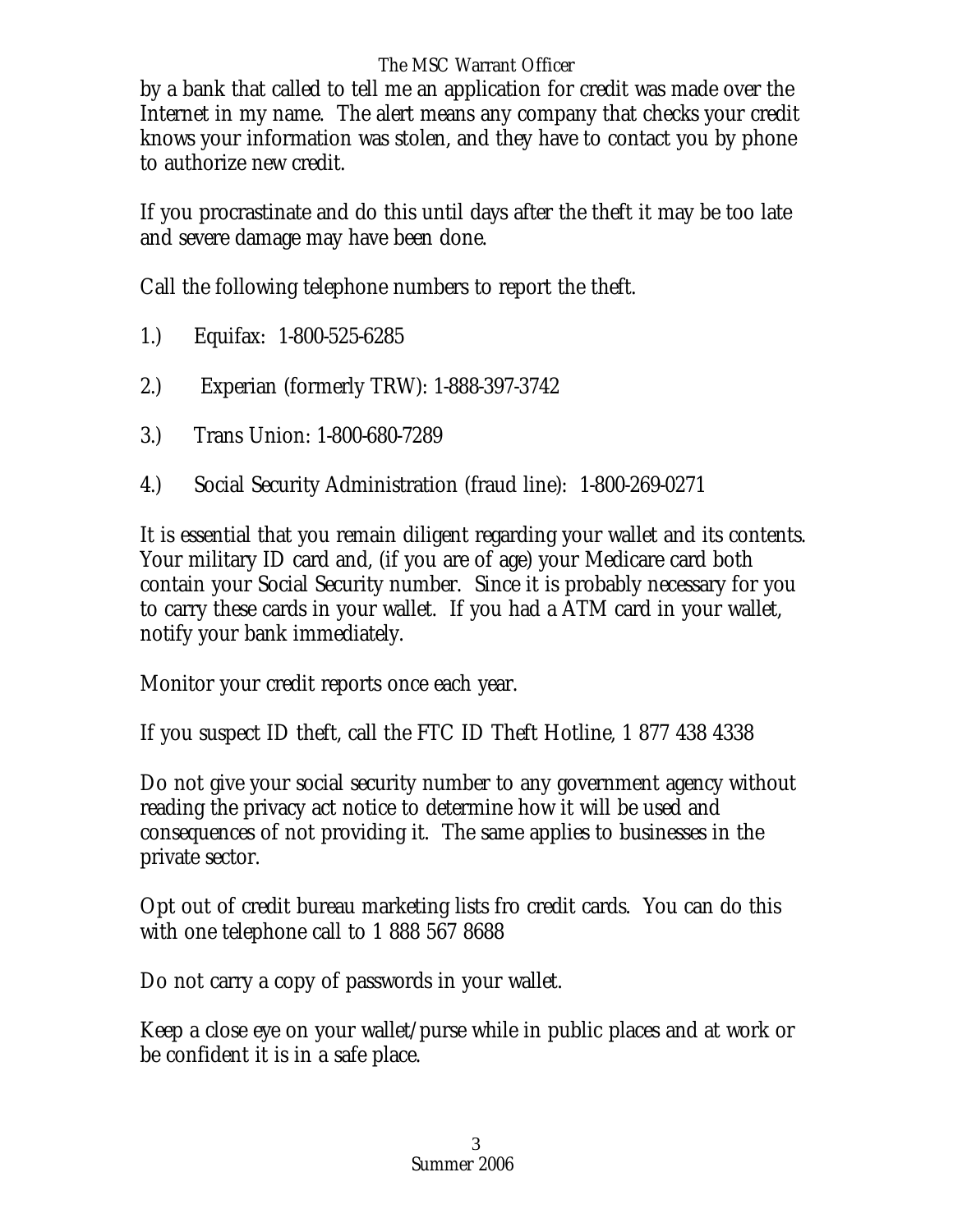## The MSC Warrant Officer **Job Search - Selling You!**

by Joseph P. McClain, US Army CW3 retired

I am writing this article for my fellow officers who are preparing to make the transition from a military career to a career as a civilian. I am not going to claim to be an expert or that the information that I share with you is the only way you will be successful. I can only say it worked for me in the past and that many who say they are experts believe it can help.

You are, as President Truman said, "Where the buck stops" when it comes to your life decisions therefore the following information I will provide you but the responsibility for success is yours.

After having said all this in the world of jobs and careers, I believe that when we put our selves on the open market, we are saying that our behavior and actions are for sale or better yet for rent. Yes, we are selling our skills and renting our behavior for a period of time to be used at the buyer or renter's discretion. We are setting limits on what and how we will behave for money. How much we are willing to make depends on us. What we are willing to do and our skills and abilities to do this.



We will start with three assumptions.

- 1. We have skills and abilities.
- 2. Someone wants to buy these skills and abilities.
- 3. We are looking for a service position in an industry that is germane to our skills and abilities

If you have decided that you are tired of what you have been doing during your military career and you want to embark on something new and different then although some of the following information may help. I am not gearing this towards those particular needs.

OK! Let's get started!

1<sup>st</sup> Where Do I Find the Job That I Want?

#### **The Five Worst Ways to Try To Find Those Jobs That Are Out There**

#### **1. Mailing out resumes to employers at random.**

This method has a 7 % success rate that is; out of every 100 job hunters who use this method, 7 will find a job. 93 job hunters out of 100 will not find the jobs that are out there—if they use only this method. (One study revealed there is only one job offer for every 1470 resumes floating around; another study puts the figure even higher one job offer for every 1700 resumes floating around. Would you take an airplane, if you knew only one out of 1700 got through, to their destination?)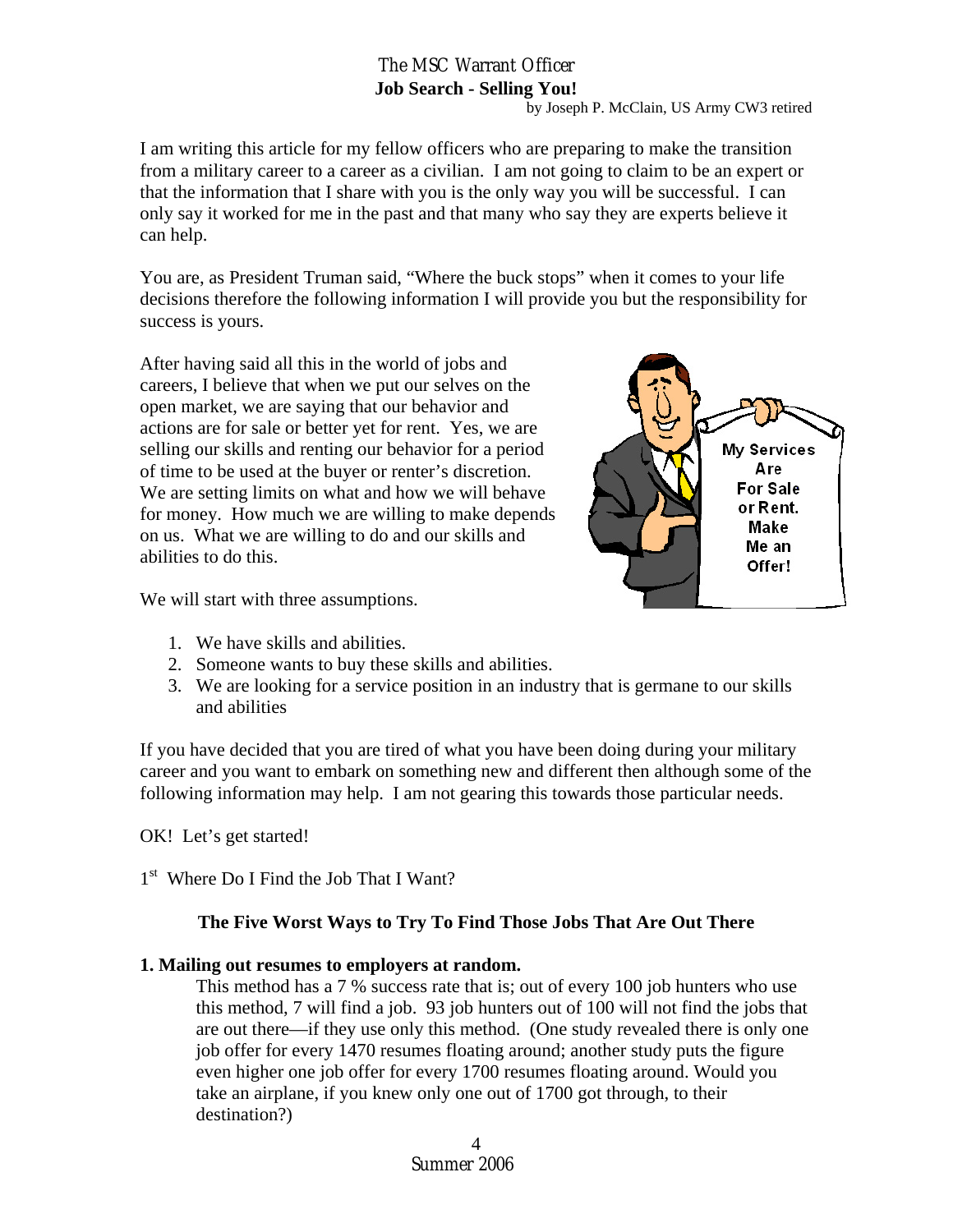#### **2. Answering ads in professional or trade journals**

This method also has a 7% success rate—that is, out of every 100 job hunters who use this method, 7 will find a job. Ninety-three job hunters out of a hundred will not find the jobs that are out there—if they use only this method.

## **3. Answering non-local newspaper ads**

This method has a 10% success rate—that is, out of every 100 job hunters who use this method, 10 will find a job thereby. Ninety job hunters out of a hundred will not find the jobs that are out there—if they use only this method.

## **4. Answering local newspaper ads.**

This method has a 5 to 24 % success rate—that is, out of every 100 job hunters who use this method, between 5 and 24 will find a job. 76 to 95 job hunters out of 100 will not find the jobs that are out there—if they use only this method. (The fluctuation in range is due to the level of salary that is being sought; the higher the salary being sought, the fewer Job hunters who are able to find a job using this method).

## **5. Going to private employment agencies for help.**

This method also has a 5 to 24 % success rate, again, depending on the level of salary that is being sought which is to say, out of every 100 job hunters who use this method, between 5 and 24 will find a job thereby. 76 to 95 job hunters out of 100 will not find the jobs that are out there—if they use only this method. (It should be noted that the success rate of this method has risen slightly in recent years, in the case of women but not of men: in a recent study, 27.8% of female Job hunters found a job within two months, by going to Private employment agencies.)

*Note: The information in this article I came across in 1998. I do not remember the source. However from my personal experience these methods should be the last resort for a career person who is seeking a new position. The best way is through friends and contacts which I will mention in future articles.* 

For most people, the job market offers traps, blind spots, false leads, and even mirages which block the way to their goals. Yet, it offers countless rewarding opportunities for those who know their way around it. Regardless of the kind of work you are looking for, here is a critically important point. The best jobs do not necessarily -- or even usually - go to the best qualified people available. They go to the best qualified applicants for the position. People with the basic qualifications and who know How to Get Hired!

#### *Benjamin Franklin's Grandfather said*

**"To get promoted you don't have to be the best; you need only to be the least worst of all the known candidates at the time."** 

According to the Department of Labor reports the growth for jobs that require higherthan-average levels of education and training is expected to outstrip the growth of jobs in general.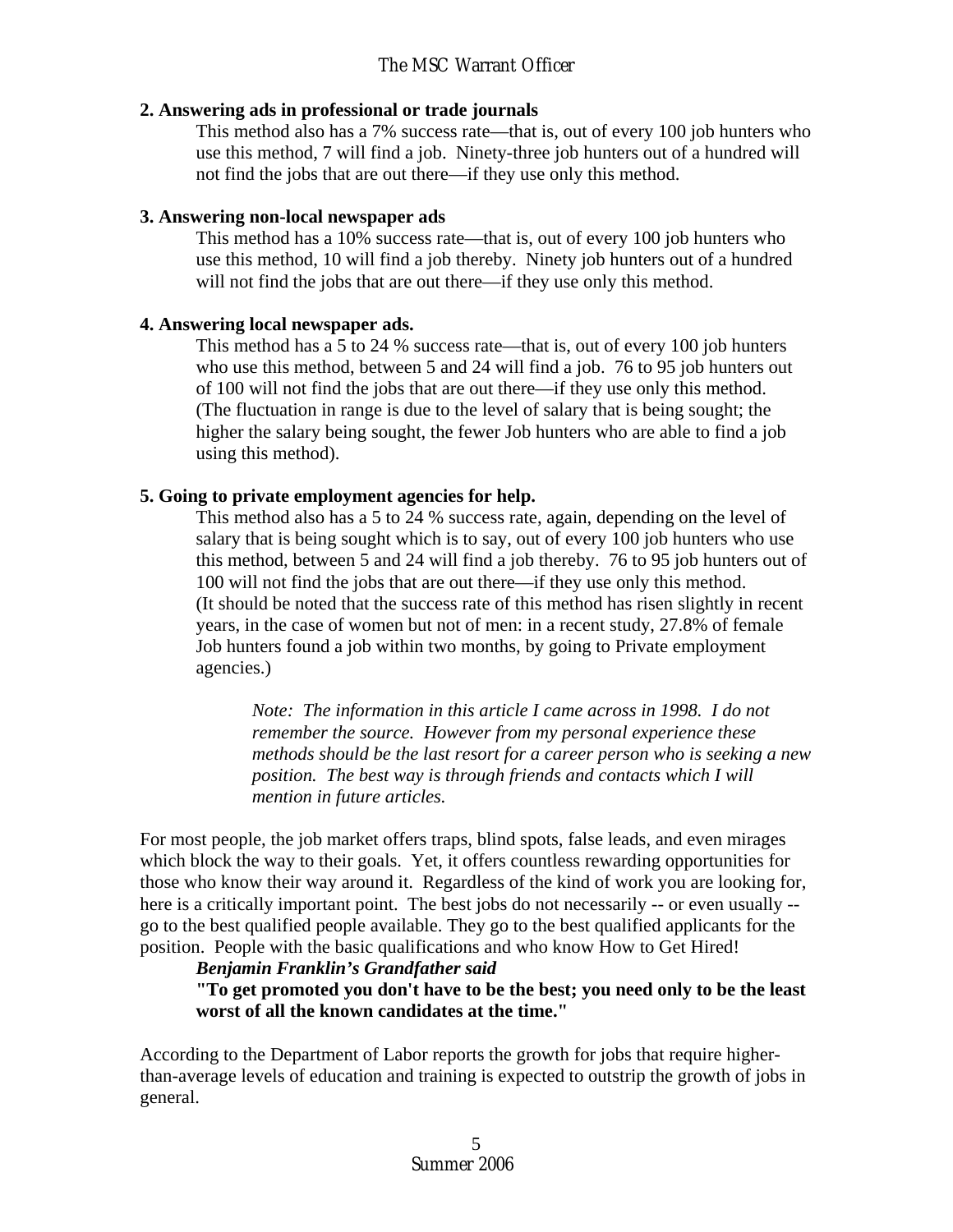## The MSC Warrant Officer

However it is also predicted that many companies will be downsizing and many of the positions eliminated will be middle management. This at times can make it difficult for military retirees who are looking for positions in middle and upper management. Many companies do accept and look for military experience others may not and thrive on upward promotions from within the corporation. When deciding where to concentrate your job search efforts, it is useful to have data on industries which offer the best overall employment prospects for you. There are a large number of government and private publications which offer a wealth of information on outlooks, salaries and growth trends for jobs and industries.

- Occupational Outlook Handbook (Department of Labor)
- Occupational Outlook Quarterly (Department of Labor)
- Projection 2000 (Department of Labor)
- State & Metropolitan Data Book (Dept. of Commerce)
- White Collar Pay (Department of Labor)
- AMS Office, Prof & Data Proc Salaries (Admin Management Society, Wash DC)
- American Salaries & Wages (Dale Research Detroit, MI)
- American Almanac of Jobs & Salaries (Avon Books, NY)

Also you may contact the DOL's Bureau of Labor Statistics Regional Offices in any of the following locations.

| 617-565-2327 |
|--------------|
| 212-337-2400 |
| 215-596-1154 |
| 404-347-4416 |
| 312-353-1880 |
| 214-767-6970 |
| 816-426-2481 |
| 415-744-6600 |
|              |

ß Many people believe that the best place to find jobs is from want ads, private agencies, public agencies and or school placement. In actuality 5 % of jobs come from the want ads, 1 % from private agencies, 3 % from public agencies and 6 % from school placement. Only a very small percentage of jobs are ever widely publicized. Many jobs are publicized in less obvious ways. However, the fact that all jobs are not widely advertised does not imply any sinister, underhanded dealings by employers either. Most estimates place the number of "hidden jobs" at about 85 percent of all available openings during any time period. The Department of Labor now places the "hidden job market" at about 74 %. The 11 % drop is mainly due to the computerized job search agencies that have proliferated over the last 5 to 10 years on the web and internet.

#### **The Five Best Ways to Try To Find Those Jobs That Are Out There**

1. Asking for job-leads from family members, friends, people in the community, and staff at career centers -- especially at your local community college or the high-school or college where you graduated. For military retirees look up military buddies or colleagues that have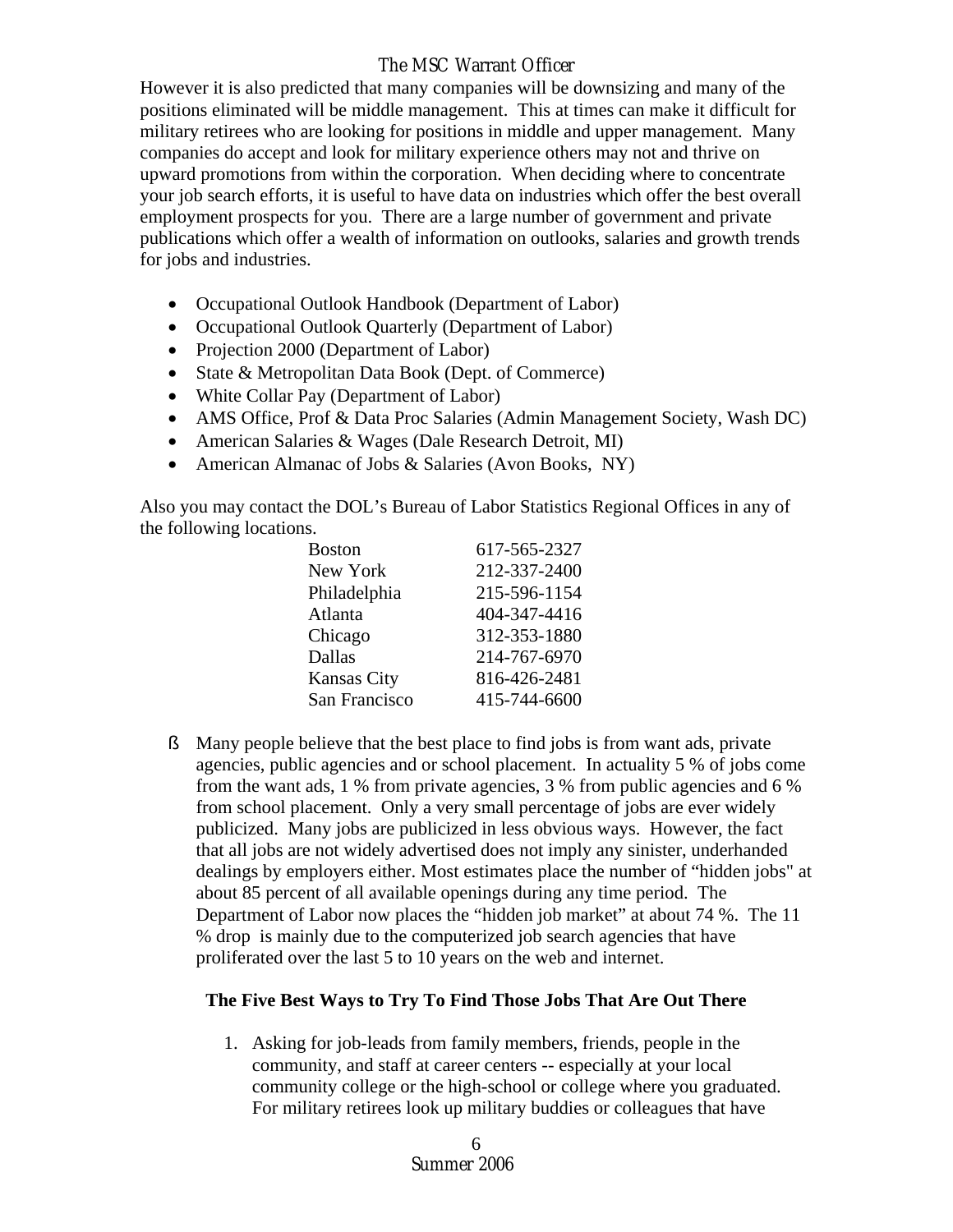### The MSC Warrant Officer

already made the transition. You ask them one simple question: do you know of any jobs where you work --or elsewhere? This method has a 33 % success rate - that is, out of every, 100 people who use this method, 33 will find a job.

- 2. Knocking on the door of any employer, factory or office that interests you, whether they are known to have a vacancy or not. This method has a 47% success rate - that is, out of every 100 people who use this method, 4 7 will find a job.
- 3. By yourself, using the phone book's Yellow Pages to identify subjects or fields of interest to you in the town or city where you are, and then calling up the employers listed in that field, to ask if they are hiring for the type of position you can do, and do well. This method has a 69% success rate that is, out of every 100 job-hunters or career - changers who use this method, 69 will find a job.
- 4. In a group with other job-hunters, using the phone book's Yellow Pages to identify subjects or fields of interest to you in the town or city where you are, and then calling up the employers listed in that field, to ask if they are hiring for the type of position you can do, and do well. This method has an 84% success rate - that is, out of every 100 people who use this method, 84 will find a job.
- 5. Professional organizations, trade shows, seminars and networking with people of your particular skill group. This is especially helpful if you are already employed in your specialty and are looking to broaden your horizons. The chances of finding a position using this method is about 50  $-50.$
- ß I know what you are thinking! What if you use more than one method? Ah, how brilliant you are, to have thought of that! Thanks to the studies that have been done, we happen to know the answer. In general, as you might suspect, the answer is that the greater the number of job-hunting methods any job-hunter uses, the greater his or her success at finding a job. That fact was uncovered in a study that was done over 25 years ago." Makes sense, doesn't it?
- ß But, a more recent study, published ten years ago, uncovered this strange twist: it is true that the likelihood of your uncovering those jobs that are always out there increases with each additional method that you use, but only up to four If you use more than four methods, your likelihood of uncovering those jobs that are out there, starts to decrease." Leave it to statistics to screw everything up.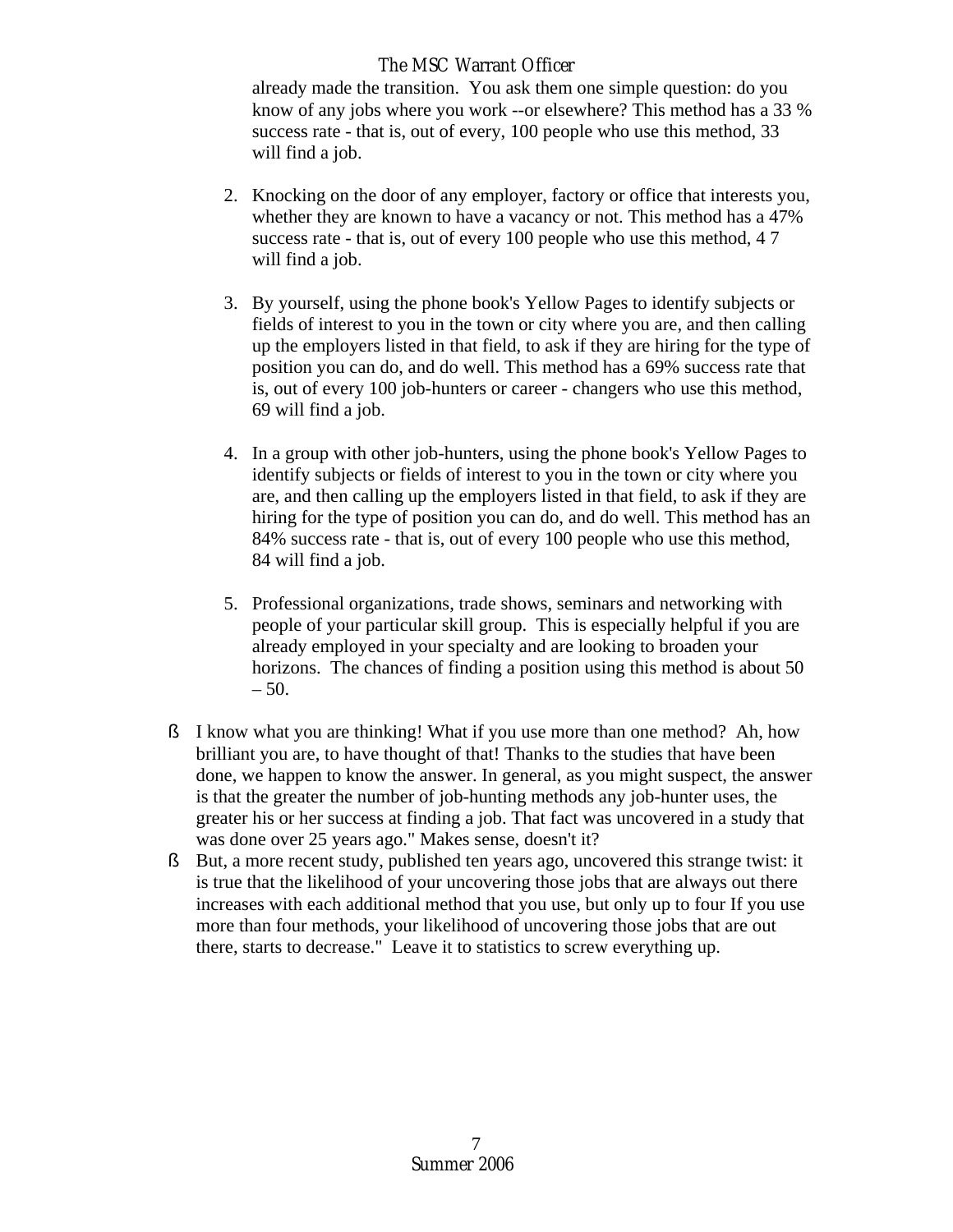#### **World Wide Web:**

I mentioned earlier in this article that the hidden job market has decreased from about 85 % to 74 % over recent years. This is primarily because of the Internet & the WWW Adnet which is a network that gives access to ads placed by companies throughout the US & is updated twice a week. Some of the sites that provide internet job search are…

- America's Job Bank (www.ajb.dni.us):
- Career Builder (www.careerbuilder.com):
- CareerPath.com (www.careerpath.com):
- J0BTRAK (www.jobtrak.com):
- The Monster Board (www.monster.com):
- Yahoo Classifieds (www.classifieds.yahoo.com/employment.html): 200,000 listings.
- ß Networking:
- ß Get a Business Card -- At a minimum include your name, phone & profession.
- ß Whenever you meet someone new, exchange business cards.
- ß Become Active in professional or trade associations.
- ß Get involved with civic, social or religious organizations.
- ß Network on the Internet & WWW
- ß Write your Senator or Congressman

*Dear Senator Blank:* 

 *I will be retiring from active duty in the US Army in June of 20 after completing 20 (or more) years of honorable service for our country. My family and I are seriously considering on settling in your fine state of \_\_\_\_\_\_\_\_\_\_\_\_\_ if there are career opportunities available in my specialty. During my tenure with the US Army I served as ------------------- -------------------.* 

 *If you or your staff are aware of organizations interested in this specialty your assistance in providing names and locations would be highly appreciated. We look forward to the opportunity of settling there in* 

 *Thank you in advance for your time and assistance.* 

*Sincerely* 

*\_\_\_\_\_\_\_\_.* 

#### *John Doe*

The neat thing about doing this is that if you try to get an appointment with an organizational executive it might help to say that Senator Blank told me to contact you for a possible position.